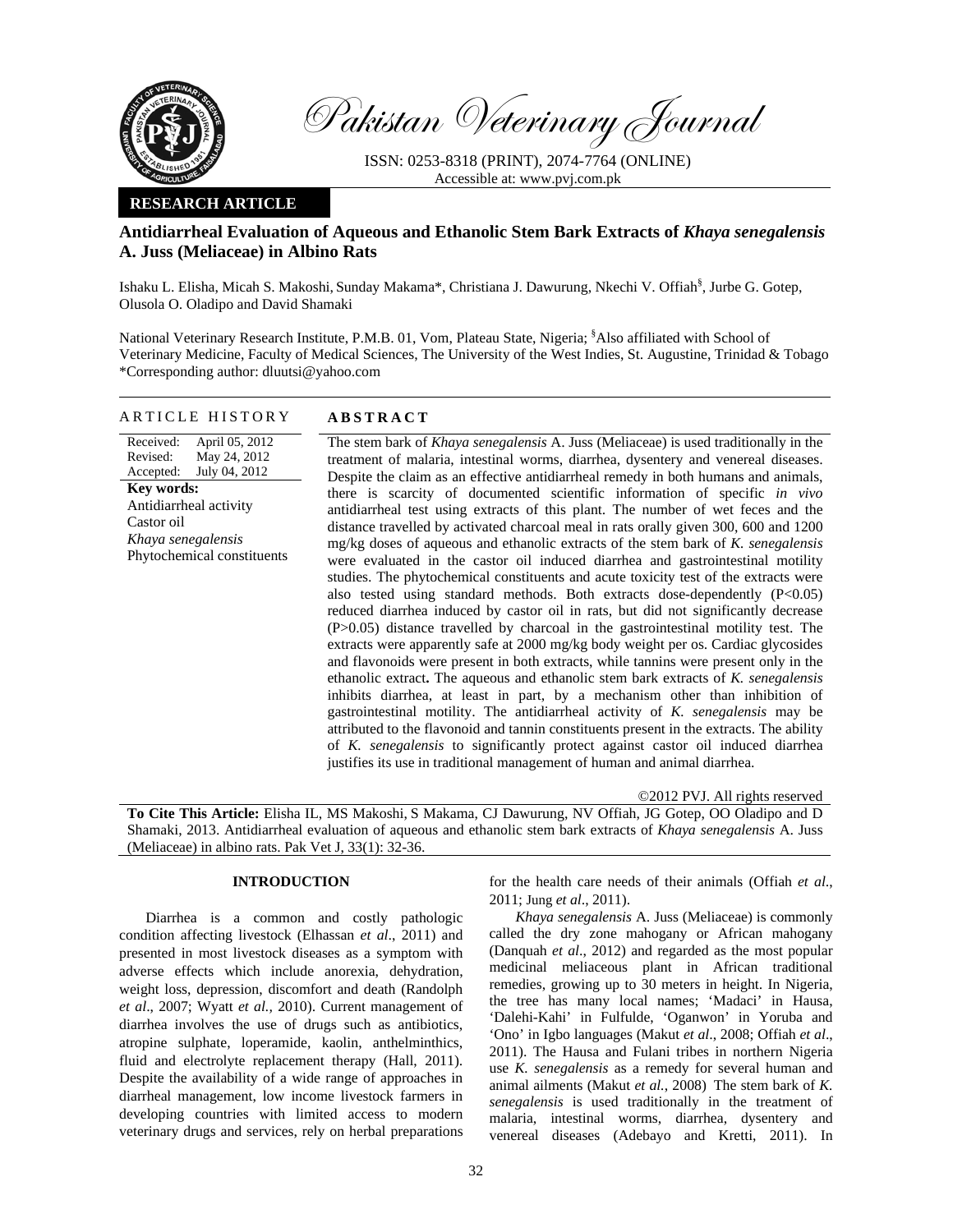traditional veterinary practice, powdered stem bark of *K. senegalensis* mixed with bran or water is administered to animals showing signs of anorexia and diarrhea (Offiah *et al*., 2011). The anti-inflammatory (Bum *et al*., 2010), antibacterial (Kubmarawa *et al*., 2008), anthelminthic (Ademola *et al*., 2004), anti-trypanosomal (Maikai *et al*., 2010), and antiplasmodial (Ahmed *et al.,* 2010), activities of *K. senegalensis* have been scientifically investigated. There is however a dearth of documented scientific information on specific *in vivo* antidiarrheal test using extracts from this plant.

Sequel to our findings in an ethnobotanical survey of medicinal plants used in the management of animal diarrhea in some selected areas of Plateau State (Offiah *et al*., 2011), this study was conducted to scientifically validate the antidiarrheal potential of crude extracts of *K. senegalensis* stem bark in adult albino rat model.

### **MATERIALS AND METHODS**

**Collection of plant material and Extraction:** Fresh stem bark of *K. senegalensis* was collected in the premises of the National Veterinary Research Institute (NVRI) Vom, Jos Nigeria in February 2011. The plant was taxonomically authenticated and assigned Voucher No. 3755, in the Department of Biological Sciences, Ahmadu Bello University (ABU) Zaria, Nigeria. The stem bark of *K. senegalensis* were air-dried and ground to fine powder using a laboratory miller (Fritsch 13.1030, Germany) after crushing with pestle and mortar. Two portions of 300 g *K. senegalensis* were extracted using 3 L each of deionized water and 70% ethanol separately. The supernatant was filtered using Whatman No.1 filter paper and the filtrate was freeze-dried. The lyophilized extracts were stored in wide-mouthed screw-capped glass bottles at  $4^{\circ}$ C until needed.

**Experimental animals:** Adult albino rats of both sexes, weighing 130-200 g were obtained from the Small Animal Section of the Diagnostic Division, NVRI Vom. The rats were kept in cages and allowed to acclimatize to the laboratory environment for two weeks before the commencement of the experiment. Freshly dried wood shavings were used as beddings and changed three times per week. The animals were fed standard pelleted rat feed from Dagwom Farm Mill, NVRI Vom with drinking water provided *ad libitum*. All experiments were conducted in accordance with the principles and guide for the care and use of laboratory animals (NRC, 1996), and approved by the animal welfare and ethics committee of the NVRI, Vom.

**Phytochemical screening of extracts:** The aqueous and ethanolic extracts of *K. senegalensis* stem bark were evaluated for the presence of phytochemicals using the methods described by Trease and Evans (1989), and briefly explained here. To 0.5 g of extract, 5 ml of ethanol was added and filtered. 4 ml of 1% HCl was added to the filtrate, and formation of white resinous precipitate confirms the presence of resins. To test for flavonoids, 2 g of the powdered plant material was detanned with acetone and placed on a hot water bath for all traces of acetone to evaporate. Boiling distilled water was added to the

detanned sample and the mixture was filtered while hot. The filtrate was allowed to cool, and then 5 ml of 20% sodium hydroxide was added to equal volume of the filtrate. A yellow solution indicates the presence of flavonoids. About 0.5 g of the extract was stirred with 1 ml of distilled water and filtered, followed by the addition of ferric chloride solution to test for tannins. A blue-black, green or blue–green precipitate was taken as evidence for the presence of tannins.

To test for alkaloids, 5 g of the extract was stirred with 3 ml of 1% aqueous hydrochloric acid on a steam bath and filtered; 1 ml of the filtrate was treated with a few drops of picric acid solution and Mayer's reagent. Precipitation in each case was taken as preliminary evidence for the presence of alkaloids. The Keller Killani test was used to test for cardiac glycosides. Here 0.1 g of the extract was dissolved in 1 ml of glacial acetic acid containing one drop of ferric chloride solution. Concentrated sulphuric acid (1 ml) was added gently by the side of the test tube. A brown ring at the interphase indicates the presence of deoxy sugar, which is characteristic of cardenolides. Testing for anthraquinones involved placing 0.5 g of the extract in a dry test tube and adding 5 ml of chloroform, then shaken for 5 minutes and filtered. The filtrate is shaken with equal volume of 100% ammonia solution and observed for pink violet or red color in the ammoniacal layer (lower layer), indicative of the presence of free anthraquinones. About 5 g of the extract was shaken with water in a test tube to test for saponins, and frothing which persists on warming was taken as positive preliminary evidence.

**Acute toxicity study:** The mean lethal dose  $(LD_{50})$  of the extracts was determined using standard protocol of the Organization of Economic Co-operation and Development (OECD, 2001).

**Castor oil induced diarrhea in rats:** The aqueous and ethanolic extracts were reconstituted in deionized water and 0.2% Dimethyl sulfoxide (DMSO), respectively. The method described by Offiah and Chikwendu (1999), was used. The rats were fasted for 12 hours prior to commencement of the experiment, but allowed access to drinking water *ad libitum*. They were separated into 9 groups of five rats each. Rats in groups I, II and III received 300, 600, and 1200 mg/kg dose of aqueous extract respectively. Groups IV, V, and VI rats were given 300, 600, and 1200 mg/kg dose of the ethanolic extract respectively. Those in groups VII and VIII received 5 ml/kg deionized water and 5 ml/kg 0.2% DMSO respectively to serve as negative control while animals in group IX were given standard antidiarrheal drug Loperamide (Imodium®) 10 mg/kg as positive control. All treatments in the groups were administered orally using a gastric tube. The rats were housed singly in cages with wire meshed floors and white blotting paper placed underneath to collect the feces. One hour after treatment, all rats in the 9 groups were given 1 ml of castor oil orally and observed for 4 hours. At the end of the experiment the number of wet or unformed feces from each rat was counted, group means obtained, and the percentage decrease in diarrhea was calculated.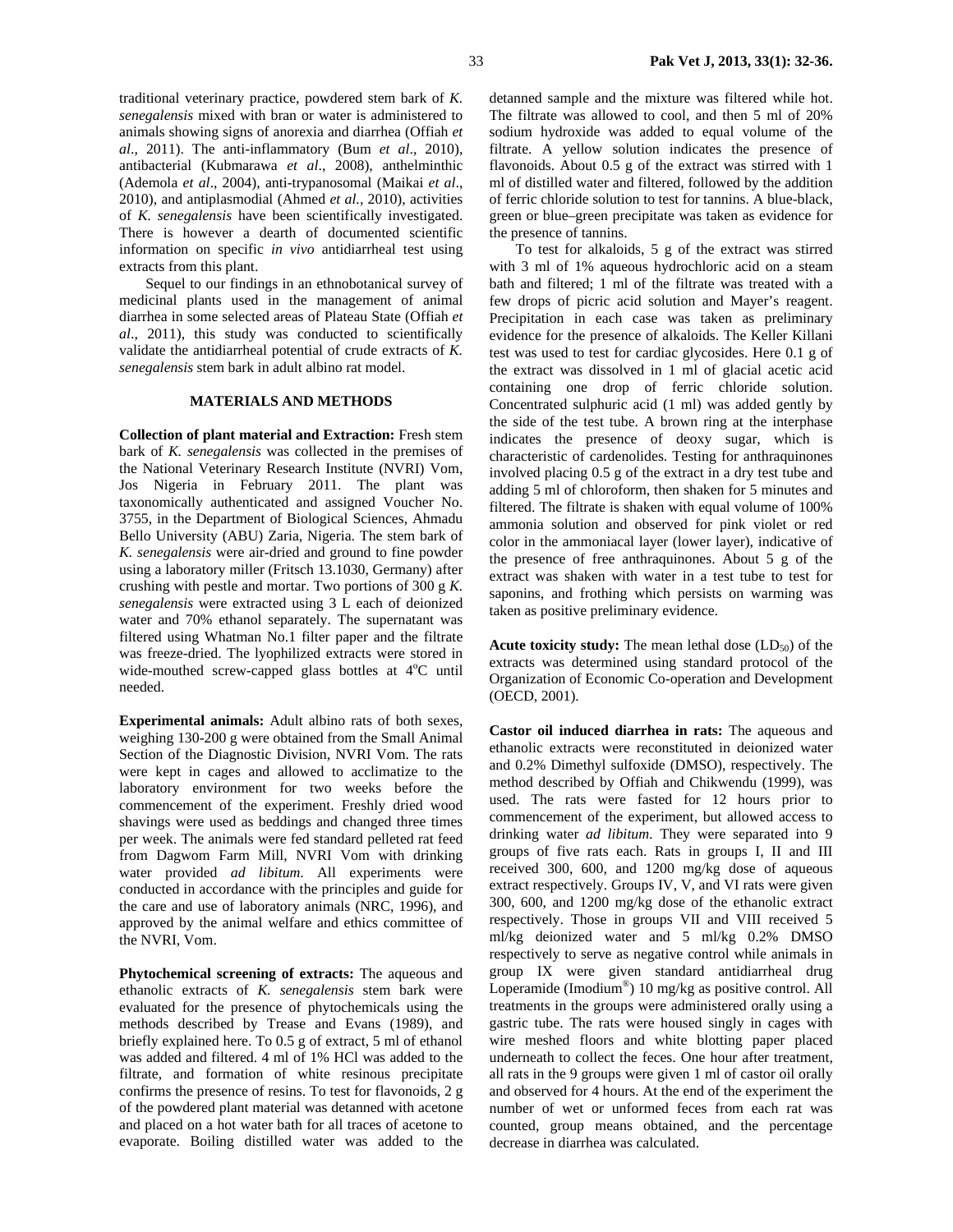**Gastrointestinal transit:** Both extracts were tested for effects on gastrointestinal motility using the method described by Chitme *et al.* (2004) with some modifications. Forty-five animals were fasted for 18 hours prior to treatment, with free access to drinking water, and thereafter divided into 9 groups of 5 rats each. Groups I and II received 5 ml/kg of deionized water and 5 ml/kg of 0.2% DMSO respectively to serve as negative controls. The rats in groups III received 3 mg/kg atropine sulphate and served as positive control. Groups IV, V and VI were treated with 300, 600 and 1200 mg/kg doses of the aqueous extract respectively, while groups VII, VIII and IX received equivalent doses of ethanolic extract. Thirty minutes after drug and extract administration, each rat received 1 ml of 5% activated charcoal suspension in 10% aqueous solution of acacia powder by oral gavage. The rats were sacrificed 30 minutes later following light ether anesthesia and a median abdominal incision was made for laparotomy. The small intestine was carefully separated from the mesentery avoiding being over-stretched. The distance travelled by the charcoal meal from the pylorus was measured and expressed as percentage of the total length of intestine from pylorus to the cecum (Mascolo *et al*., 1999).

**Statistical analysis:** The data is presented as mean±SEM and analyzed by one way ANOVA with Tukey's post test performed using GraphPad Prism Version 4.03 for Windows, GraphPad software 119 San Diego, California, USA www.graphpad.com. P values less than 0.05 were considered significant.

#### **RESULTS**

**Extraction and phytochemical screening of** *K. senegalensis***:** The yield of the plant was 4.15% and 5.19% of the dried bark for the aqueous and ethanolic extracts respectively. The result of phytochemical screening shows that the aqueous extract contains glycosides and flavonoids while the ethanolic extract contains tannins, glycosides and flavonoids. Alkaloids, saponins and resins were not present in both extracts (Table 1).

**Acute toxicity (LD<sub>50</sub>):** The oral  $LD_{50}$  in rats for both ethanolic and aqueous extracts was above 2000 mg/kg body weight (Table 2).

**Castor oil induced diarrhea:** The percentage reduction in number of unformed feces was statistically significant (P<0.05) reaching 57.35, 81.08 and 76.35% in rats treated with aqueous extracts of *K. senegalensis* at 300, 600 and 1200 mg/kg, respectively. For the ethanolic extract, there was statistically significant (P<0.05) reduction of 64.87, 67.56 and 86.49% in numbers of unformed feces for rats treated with 300, 600 and 1200 mg/kg of the extract, respectively (Table 3).

**Gastrointestinal transit of activated charcoal meal:**  The extracts did not significantly (P>0.05) decrease the distance travelled by the charcoal meal. Atropine (3 mg/kg) on the other hand significantly decreased the distance travelled by the charcoal plug (Table 4).

**Table 1:** Result of phytochemical screening of aqueous and ethanolic extracts of *Khaya senegalensis* bark.

| Phytochemical      | Aqueous | Ethanolic |
|--------------------|---------|-----------|
| Alkaloid           |         | -         |
| Saponins           |         | -         |
| <b>Tannins</b>     |         |           |
| Cardiac glycosides |         |           |
| Flavonoids         |         |           |
| Resins             |         |           |
| Anthraguinones     |         |           |

+ Detected; – Not detected

**Table 2:** Result of acute oral toxicity (LD<sub>50</sub>) of *Khaya senegalensis* extracts in rats

| Set of Rats | No of rats | Dose (mg/kg) | Mortality | $LD_{50}$ (mg/kg) |
|-------------|------------|--------------|-----------|-------------------|
| Set I       |            | 2000         | 0/3       | >2000             |
| Set 2       |            | 2000         | 0/3       | >2000             |
| Set 3       |            | 2000         | 0/3       | >2000             |
| --          |            |              |           | $\cdot$ .         |

The same procedure was used for both aqueous and ethanolic extracts.

**Table 3:** Effects of aqueous and ethanolic extracts of *Khaya senegalensis* stem bark on castor oil induced diarrhea in albino rats (data are mean±SEM, n=5 in each group).

| <b>Treatment Aqueous Extract</b> | Mean defecation     | % Inhibition  |
|----------------------------------|---------------------|---------------|
|                                  | in 4 hours          | of defecation |
|                                  | Aqueous Extract     |               |
| Castor oil + Water               | $7.40 \pm 0.10$     |               |
| Castor oil + Loperamide          |                     | 100           |
| Castor oil + KS (300 mg/kg)      | 3.60±0.67**         | 51.35         |
| Castor oil + KS (600 mg/kg)      | 1.40±0.75 ***       | 81.08         |
| Castor oil + KS (1200 mg/kg)     | $1.75 \pm 0.43***$  | 76.35         |
| Ethanolic Extract                |                     |               |
| Castor oil + Water               | 7.40±0.10           |               |
| Castor oil + DMSO                | $6.60 \pm 1.30$     | 10.81         |
| Castor oil + Loperamide          |                     | 100           |
| Castor oil + KS (300 mg/kg)      | $2.60 \pm 0.81*$    | 64.87         |
| Castor oil + KS (600 mg/kg)      | $2.40 \pm 1.50$ **  | 67.56         |
| Castor oil + KS (1200 mg/kg)     | $1.00 \pm 0.63$ *** | 86.49         |

DMSO: Dimethylsulfoxide; KS: *Khaya senegalensis;* \* <sup>=</sup>*P*<0.05; \*\*=*P*<0.01; \*\*\*=*P*<0.001 versus control, one way ANOVA.

| Table 4: Effects of aqueous and ethanolic extracts of Khaya senegalensis |
|--------------------------------------------------------------------------|
| stem bark on gastrointestinal transit (data are mean±SEM, n=5 in each    |
| group).                                                                  |

| Treatment                                                                       | Total Length      | <b>Distance</b>  | % Intestinal     |  |  |
|---------------------------------------------------------------------------------|-------------------|------------------|------------------|--|--|
|                                                                                 | of Intestine      | travelled by     | Transit          |  |  |
|                                                                                 | (cm)              | charcoal meal    |                  |  |  |
|                                                                                 |                   | (cm)             |                  |  |  |
| Aqueous Extract                                                                 |                   |                  |                  |  |  |
| Water                                                                           | 98.38±5.14        | $82.00 \pm 6.12$ | $83.04 \pm 2.31$ |  |  |
| <b>DMSO</b>                                                                     | 100.5±1.72        | 74.10±3.19       | 73.71±2.71       |  |  |
| Atropine (3 mg/kg)                                                              | $96.20 \pm 0.80$  | $50.20 \pm 5.07$ | 52.32±5.61**     |  |  |
| KS (300 mg/kg)                                                                  | 91.80±2.65        | $60.00 \pm 5.60$ | $66.20 \pm 7.47$ |  |  |
| KS (600 mg/kg)                                                                  | 99.80±2.71        | 72.80±2.08       | $73.27 \pm 3.43$ |  |  |
| KS (1200 mg/kg)                                                                 | $103.40 \pm 1.57$ | 68.20±7.21       | $65.82 \pm 6.71$ |  |  |
| Ethanolic Extract                                                               |                   |                  |                  |  |  |
| Water                                                                           | 98.38±5.14        | $82.00 \pm 6.12$ | $83.04 \pm 2.31$ |  |  |
| DMSO                                                                            | $100.5 \pm 1.72$  | 74.10±3.19       | 73.71±2.71       |  |  |
| Atropine (3 mg/kg)                                                              | $96.20 \pm 0.80$  | $50.20 \pm 5.07$ | 52.32±5.61**     |  |  |
| KS (300 mg/kg)                                                                  | 93.60±1.75        | 73.20±1.83       | 78.38±2.95       |  |  |
| KS (600 mg/kg)                                                                  | 94.80±2.00        | 69.92±4.72       | 73.83±4.96       |  |  |
| KS (1200 mg/kg)                                                                 | $102.80 \pm 2.35$ | 73.60±3.82       | 71.51±2.80       |  |  |
| DMSO: Dimethylsulfoxide; KS: Khaya<br>$* = P < 0.01$<br>senegalensis;<br>versus |                   |                  |                  |  |  |

control.

#### **DISCUSSION**

The popularity of plants as credible remedies for diseases is on the increase. This is made possible by the presence of bioactive phytochemicals in them. The presence of some phytochemicals in aqueous and ethanolic extracts of *K. senegalensis* is an indication that it will possess some form of pharmacological activity. Our findings show that the ethanolic extracts of *K.*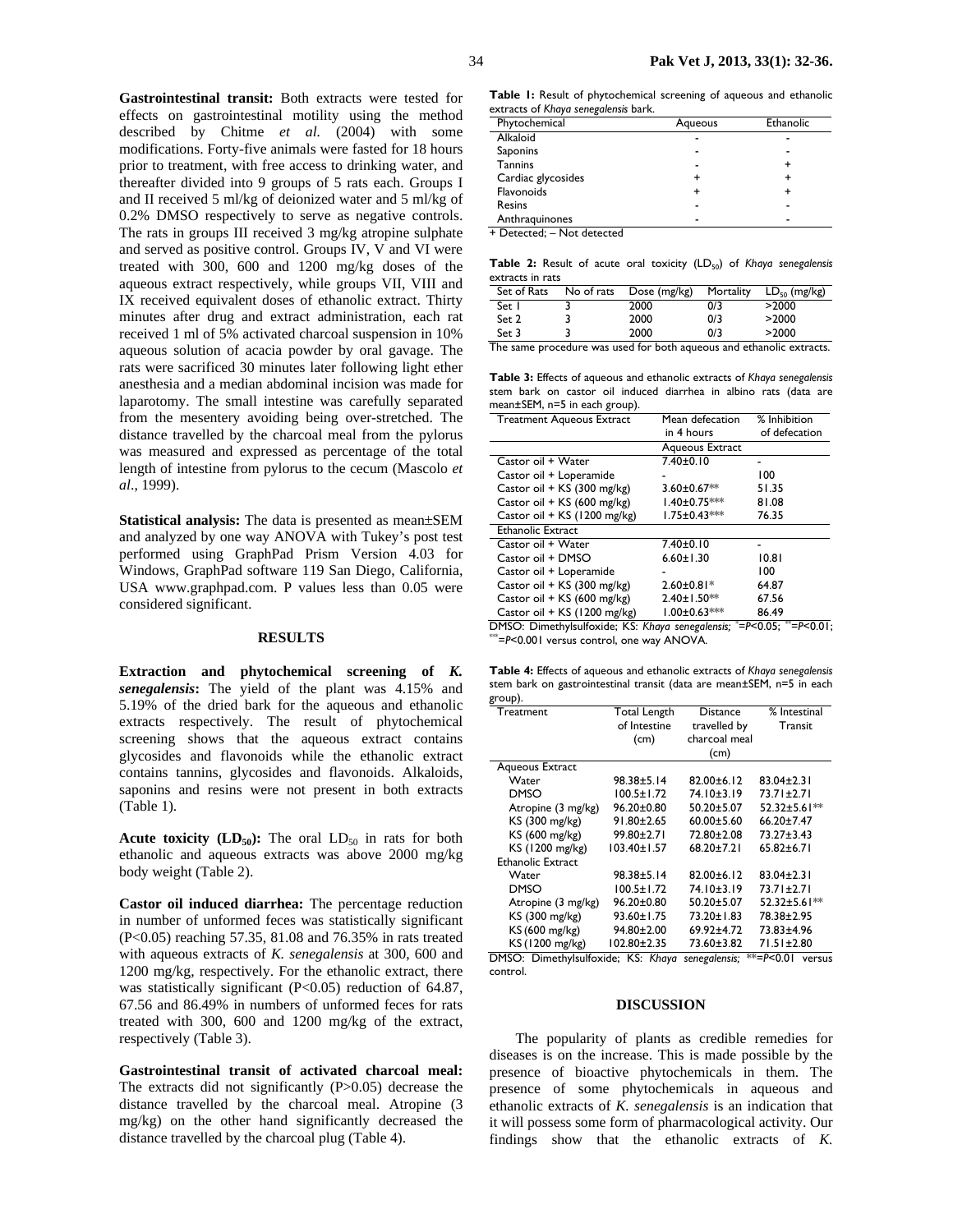*senegalensis* stem bark in addition to glycosides and flavonoids contains tannins and this is in agreement with the findings of Makut *et al*. (2008) and Kubmarawa *et al*. (2008). Use of different solvents in extraction process has been shown to determine the phytochemical composition of extracts (Makut *et al*., 2008) and consequently influence the resulting biological activity.

In the acute toxicity studies, dose of up to 2000 mg/kg *per os* of ethanolic and aqueous extract did not result in any obvious signs of toxicity thus signifying that both extracts are apparently safe for all practical purposes (OECD, 2001).

The significant reduction of diarrhea in rats treated with *K. senegalensis* (Table 2) shows that the extracts possess antidiarrheal activity. This activity may be due to the flavonoid content of both extracts and in addition the tannin content of the ethanolic extract. A study of phytochemicals of plants found along the Mediterranean coast and used to treat diarrhea reports the constituents probably responsible for the antidiarrheal activity to be tannins and flavonoids since they were found in all plants tested (Atta and Mouneir, 2005). Tannins are astringent, bitter plant phenolic compounds that complex and precipitate proteins making the intestinal mucosa more resistant to the action of castor oil and also reduce intestinal fluid secretion (Chaulya *et al*., 2011). Plants with astringent property are usually recommended for diarrhea management because they are thought to exert this effect on the mucosal lining of the small intestine (Akuodor *et al*., 2011).

In the motility studies using charcoal meal marker, both aqueous and ethanolic extracts did not significantly reduce gastrointestinal motility. The ability of *K. senegalensis* to inhibit diarrhea therefore is likely to be at least in part by a mechanism other than inhibition of GIT motility. This assumption is supported by the phytochemical composition since alkaloids, tannins, flavonoids and phenolics are thought to be responsible for antidiarrheal activity of plants (Palombo, 2006). Mechanistic investigation shows that tannins and flavonoids increase water and electrolyte reabsorption in the colon while other phytochemicals act by inhibiting intestinal motility (Palombo, 2006). Black tea extract containing flavonoids and tannins has also been shown to increase upper gastrointestinal tract transit but inhibited castor oil induced diarrhea and intestinal fluid accumulation (Besrea *et al*., 2003). When ingested, castor oil is broken down into recinoleic acid which causes irritation and inflammation of the intestinal mucosa and release of prostaglandins (Chaulya *et al*., 2011). This acid also alters permeability of the intestinal mucosa to electrolytes and water thereby causing diarrhea (Kumar *et al.,* 2010). The antidiarrheal activity of *K. senegalensis* may in part be mediated via its anti-inflammatory action since it has been shown to influence biosynthesis of prostaglandins (Teke *et al*., 2010). *K. senegalensis* has also been shown to have antibacterial (Makut *et al*., 2008; Kubmarawa *et al*., 2008) and anticoccidial (Nwosu *et al*., 2011) activity. These actions will further increase the antidiarrheal activity of *K. senegalensis* in diarrhea caused by susceptible agents.

The ability of *K. senegalensis* to significantly protect against castor oil induced diarrhea justifies its use in diarrhea management.

**Conclusion:** The results of this investigation revealed that aqueous and ethanolic extracts of *K. senegalensis* stem bark contains pharmacologically active substance(s) with antidiarrheal properties. Further research is to be carried out to fractionate and purify the extract, in order to find out the compounds responsible for the antidiarrheal activities evaluated.

**Acknowledgement:** We appreciate the management and staff of the National Veterinary Research Institute, Vom for supporting and financing this project. We also acknowledge Mallam Umar Gallah of the Department of Biological Sciences, Ahmadu Bello University, Zaria for identifying the plant used in this study.

#### **REFERENCES**

- Adebayo JO and AU Kretti, 2011. Potential antimalarials from Nigerian plants: A review. J Ethnopharmacol, 133: 289-302.
- Ademola IO, BO Fagbemi and SO Idowu, 2004. Evaluation of the antihelminthic activity of *Khaya senegalensis* extract against gastrointestinal nematodes of sheep: *in vitro* and *in vivo* studies. Vet Parasitol, 122: 151-164.
- Ahmed EM, BYM Nour, YG Mohammed and HS Khalid, 2010. Antiplasmodial activity of some medicinal plants used in Sudanese Folk-medicine. Environ Health Insights, 4: 1-6.
- Akuodor GC, I Muazzam, M Usman-Idris, UA Megwas, JL Akpan, KC Chilaka, DO Okoroafor and UA Osunkwo, 2011. Evaluation of antidiarrheal activity of methanol leaf extract of *Bombax buonopozense* in rats. Ibnosina J Med Biomed Sci, 3: 15-20.
- Atta AH and SM Mounier, 2005. Evaluation of some medicinal plant extracts for antidiarrheal activity. Phytother Res, 19: 303-309.
- Besrea SE, A Gomes, DK Ganguly and JR Vedasiromoni, 2003. Antidiarrheal activity of Hot water extract of Black Tea (*Camellia sinensis*). Phytother Res, 17: 380-384.
- Bum EN, GS Taiwe, FCO Moto, GT Ngoupaye, RRN Vougat, VD Sakoue, C Gwa, ER Ayissi, C Dong, A Rakotonirina and SV Rakotonirina, 2010. Antiepileptic Medicinal Plants Used in Traditional Medicine to Treat Epilepsy. In Clinical and Genetic Aspects of Epilepsy: 175-195.
- Chaulya NC, PK Halder and A Mukherjee, 2011. Antidiarrheal activity of methanol extract of rhizomes of *Cyperus tegetum* Roxb. Int J Pharm Pharmaceut Sci, 3: 133-135.
- Chitme HR, B Chanda and S Kaushrk, 2004. Studies on antidiarrheal activity of *Calotropis gigantean* v. br. in experimental animals. J Pharm Pharmaceut Sci, 7: 70-75.
- Danquah JA, M Appiah and A Pappinen, 2012. The effect of African mahogany species on soil chemical properties in degraded dry semi-deciduous forest ecosystems in Ghana. Int | Agric Biol, 14: 321–328.
- Elhassan AM, MA Fadol and AM El-Hussein, 2011. Seroprevalence of bovine herpes virus-1, bovine herpes virus-4 and bovine viral diarrhea virus in dairy cattle in Sudan. Pak Vet J, 31: 317-320.
- Hall EJ, 2011. Antibiotic-responsive-diarrhea in small animals. Vet Clin North Am Small Anim Pract, 41: 273-286.
- Jung WC, CN Cha, YE Lee, CY Yoo, EK Park, S Kim and HJ Lee, 2011. Anti-diarrheal effects of a combination of Korean traditional herbal extracts and dioctahedral smectite on piglet diarrhea caused by *Escherichia coli* and *Salmonella typhimurium*. Pak Vet J, 31: 336-340.
- Kubmarawa D, ME Khan, AM Punah and M Hassan, 2008. Phytochemical screening and antimicrobial efficacy of extracts from *Khaya senegalensis* against human pathogenic bacteria. Afr J Biotech, 7: 4563-4566.
- Kumar B, K Divakar, P Tiwari, M Salhan and D Goli, 2010. Evaluation of anti-diarrheal effect of aqueous and ethanolic extracts of fruit pulp of *Terminalia belerica* in rats. Int J Drug Dev Res, 2: 769-779.